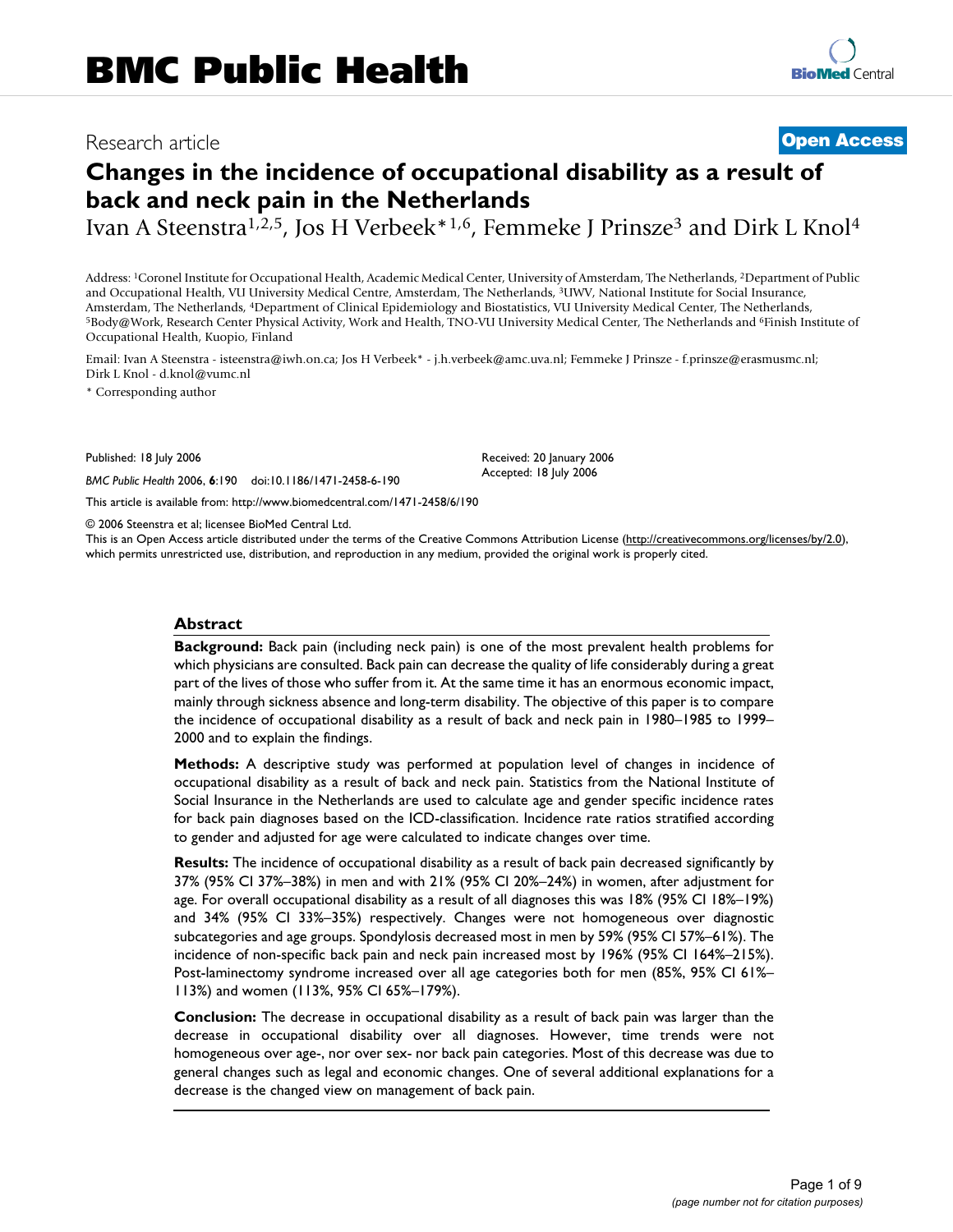## **Background**

Back pain is one of the most prevalent health problems for which physicians are consulted [1]. Back pain can decrease the quality of life considerably during a great part of the lives of those who suffer from it. At the same time it has an enormous economic impact, mainly through sickness absence and long-term disability [2]. In the past decade, it has become clear that there is the advice to stay active is one of the very few interventions that has effect on back pain in the acute stage [3]. This advice to stay active has been shown to influence sick leave, both in the acute and subacute stage of back pain [4,5]. More comprehensive rehabilitation programs that follow the same principle of activation are reported to be effective [6,7]. In line with these findings clinical guidelines have been developed to change clinical practice [8,9]. To prevent disability, workers are also advised not to take rest when experiencing back pain, but to stay active [10].

Changes in therapy and general opinion about disability should bring about a change in the incidence of disability. Therefore, changes in management of back pain should be demonstrable in a changing incidence of disability of back pain. Deyo and Cherkin advocate the use of automated databases for this purpose [11,12]. Based on national statistics, there were many reports about an increase of occupational disability as a result of back pain in the seventies and eighties [13-15]. However, it seems that this rise in incidence of occupational disability has stopped somewhere at the end of the eighties. To find time trends in disability as a result of back pain Murphy et al used several databases in the United States and showed that low back pain claim rates decreased by 34% between 1987 and 1995 [16]. From the same databases Hashemi et al found a considerable decrease in disability duration and costs of worker compensation for the period 1988– 1996 [17]. The authors link these time trends to interventions directed at the workplace and at the worker with back pain and changes in back pain management. Waddell and Nordlund did an extensive search into figures on occupational disability as a result of back pain to show how social security arrangements could influence neck and back pain in Europe, the USA and Japan [18]. However, they had problems in finding data that could reflect an unbiased estimate of trends of occupational disability as a result of back pain over time. The best they could find was the yearly absolute number of workers on a disability pension as a result of back pain between 1971 and 1997. Since 1993 there appears to be a decrease in this number.

We reported about the incidence of disability as a result of musculoskeletal disorders according to age and gender in the Netherlands in the period 1980–1985 [19]. In comparison with other countries the level of occupational disability has always been high and the criteria for obtaining a benefit rather generous. All employed and selfemployed workers are insured against the loss of earning capacity due to impairment resulting from illness. All diseases are accepted as a cause of impairment, whether work-related or not [20]. The increasing incidence of occupational disability in the seventies and eighties is ascribed among others to the broadening of the illness concept. From then on, more subjectively defined complaints and mental disturbances were also accepted as a sufficient cause of impairment leading to entitlement to an occupational disability benefit [21]. Therefore, changes in concepts about occupational disability and management of back pain should result in a concurrent change in occupational disability in the Netherlands. We managed to get data on the incidence of occupational disability in the period 1999–2000 comparable to the data described earlier. However, in the time period between 1985 and 1999 changes occurred in the working population that is insured against occupational disability. More people, especially women, got onto the labor market and became part of the working population that is insured against occupational disability. This change has to be taken into account when data of the two time periods are compared.

Therefore, the objective of our study was to find out if changes occurred in the incidence of occupational disability as a result of back pain in the time period between 1985 and 2000, taking into account changes in the population at risk.

## **Methods**

In the Netherlands all workers are insured against loss of earnings due to occupational disability. Occupational disability is defined as the loss of earning capacity as a result of the inability to perform work tasks due to disease or infirmity. After 52 weeks of sick leave a worker can claim an occupational disability benefit. About 17% of claims are made by self employed workers or those that don't have a previous working experience. The benefit is only granted after a disability evaluation, which includes a health examination by an insurance physician. The physician makes a diagnosis as a result of this examination or gathers additional information from treating physicians. Therefore, the diagnosis of the disease from which the occupational disability resulted has been backed up by several physicians and can be considered to have at least some kind of validity in contrast to for instance self report.

Data on diagnosis of occupational disability as a result of low back pain according to age and gender were obtained from the bureau of statistics of the Industrial Insurance Administration Office: GAK that was responsible for gathering data on social security for the period 1980–1985. These diagnoses were coded according to the International Classification of Diseases 9th revision [22].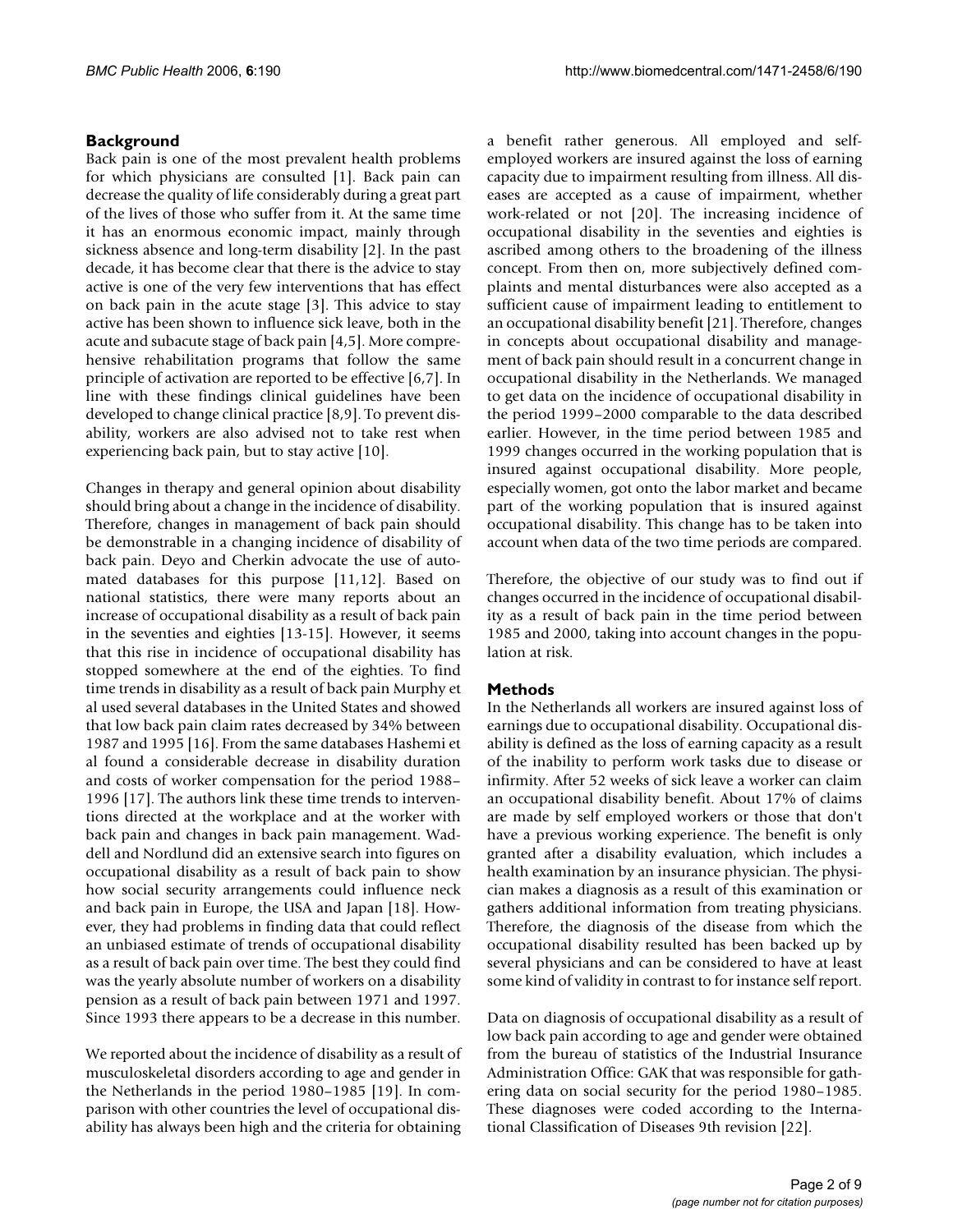Data for the time period 1999–2000 were obtained from the successor to GAK: LISV, the National Institute of Social Insurance that in this time-period was responsible for gathering these data. Diagnoses were coded according to a classification system that was derived from the International Classification of Diseases 10th revision. Coding in both time frames was done based on medical files at the offices of the social insurance offices by specially trained personal.

To make data comparable we converted all diagnosis codes to the ICD-10 coding system, using an algorithm that ensured comparability of diagnoses (see Additional file 1). The diagnosis back disorders consists of 5 major categories that are all divided into subcategories. For some diagnoses at the third level such as *cervical intervertebral disc diseases* we were not able to disentangle all different sub categories. Therefore, we had to aggregate them at the second level of all *intervertebral disc disorders*. We aggregated diagnostic categories at the lowest level that made comparison possible.

Since people were not subjected to procedures or were required to follow rules of behavior, an approval of the Medical Ethics Committee of the Academic Medical Centre was not required according to the Medical Research Involving Human Subjects Act (WMO).

## *Statistical analysis*

We calculated average incidence rates per 1000 person years according to age and gender for the specific time periods by dividing the average yearly number of workers that was granted a disability benefit by the average yearly number of insured workers during that period, times 1000. To compare data over the two time periods we calculated incidence-rate ratios (IRR) by dividing the incidence rate of 1999–2000 by the rate of 1980–1985. Therefore, IRRs that are greater than one indicate a rise in occupational disability and IRRs smaller than one a decline. Since occupational disability is much more prevalent in higher age categories, age could easily confound a change in disability between the two time periods. Therefore we standardized the data for age as described by Greenland for person time data. We used the sum of the average populations at risk of the 1985 and 2000 period as the standard. In addition we calculated 95% confidence intervals to take the influence of chance into account [23]. We checked for homogeneity over strata to find out if these adjustments for age were allowed. We compared the time trends in occupational disability due to back disorders to the time trends in occupational disability in general, to be able to account for general time trends, for instance due to changes in economics and legislation. From the IRRs we calculated the percentages of increase or decrease by multiplying the IRR by 100 and then subtracting 100 (Percentage in/decrease = 100%-(IRR\*100%).

## **Results**

There was an increase in the number of workers insured against occupational disability as a result of a large influx into the labor market, especially of women. This resulted also in a shift in the age distribution between the two time periods: fewer workers under 25 years and more workers between 35 and 55 years (Table 1).

In 1999–2000, incidence of occupational disability as a result of all back disorders amounted to 2.02 and 2.14 per 1000 workers per year for men and women respectively (Table 2).

In table 3 the incidence rate ratios for the two time periods are given. After adjustment for age differences, it can be deducted from the incidence rate ratios that there was an overall decline in the incidence of occupational disability as a result of back pain of 37% for men and 21% for women. In spite of an increase in several diagnostic categories the overall incidence of back disorders decreased over time. The decrease in occupational disability in general due to any disorder was smaller than that due to the diagnostic category of all back disorders (figure 1 and figure 2).

This decrease was not homogeneous over all age categories. Only for the age strata of the sub categories of *inflammatory back disorders* and *post-laminectomy syndrome* the changes were homogeneous, both in men and women. For women, the changes across strata of the sub-category of *kyphosis* were also homogeneous.

**Table 1: Average number of insured workers according to age and gender for 1980–1985 and 1999–2000.**

| Average yearly number of insured<br>workers | < 25v   | $25 - 34y$ | $35 - 44y$ | $44 - 55y$ | $>55$ y | total     |
|---------------------------------------------|---------|------------|------------|------------|---------|-----------|
| Men 1980-1985                               | 853,000 | 934.000    | 762,000    | 528,000    | 325,000 | 3.402.000 |
| Men 1999-2000                               | 624.422 | 1.027.492  | 1.001.719  | 845,005    | 322,776 | 3,821,414 |
| Women 1980-1985                             | 766.833 | 465.333    | 341.000    | 199.833    | 88.500  | 1.861.500 |
| Women 1999-2000                             | 593.456 | 872.142    | 739,038    | 538.698    | 145,804 | 2,889,137 |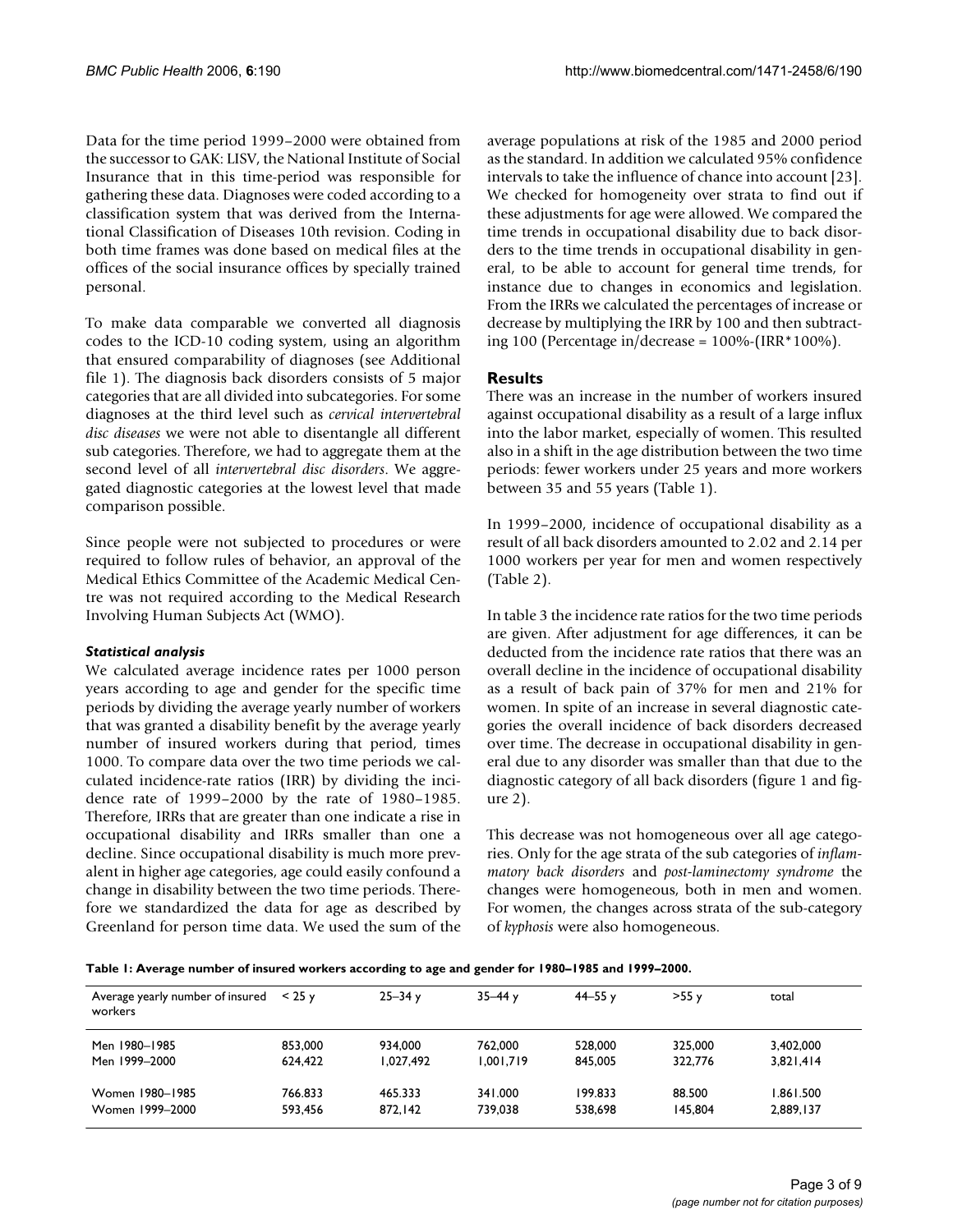**Table 2: Incidence of occupational disability as a result of back disorders averaged over 1999–2000 per 1000 person-years**

| Incidence Men 1000 py 1999-2000             | < 25 y | $25 - 34y$ | $35 - 44y$ | $44 - 55y$ | >55y | total |
|---------------------------------------------|--------|------------|------------|------------|------|-------|
| M40-43 Deforming dorsopathies               |        |            |            |            |      |       |
| M40-43 Kyphosis and other dp                | 0.05   | 0.12       | 0.17       | 0.21       | 0.32 | 0.16  |
| M45-49 Spondylopathies                      |        |            |            |            |      |       |
| M45-46 Inflammatory dorsopathies            | 0.01   | 0.04       | 0.04       | 0.06       | 0.06 | 0.04  |
| M47-49 Spondylosis and other sp             | 0.01   | 0.05       | 0.13       | 0.35       | 0.98 | 0.21  |
| M50-54 Other dorsopathies                   |        |            |            |            |      |       |
| M50-51 Dis of the IVD                       | 0.04   | 0.44       | 0.96       | 1.26       | 1.47 | 0.78  |
| M53 Other dorsopathies                      | 0.01   | 0.08       | 0.18       | 0.29       | 0.63 | 0.19  |
| M54 Dorsalgia                               | 0.07   | 0.36       | 0.68       | 0.77       | 0.92 | 0.54  |
| M54.2 Cervicalgia                           | 0.01   | 0.03       | 0.08       | 0.09       | 0.12 | 0.06  |
| M 96.1 Postlaminectomy syndrome             | 0.01   | 0.04       | 0.06       | 0.07       | 0.08 | 0.05  |
| Total                                       | 0.21   | 1.15       | 2.30       | 3.10       | 4.57 | 2.02  |
| Incidence 1000 py Women 1999 2000           | < 25   | $25 - 34$  | $35 - 44$  | $44 - 55$  | >55  | total |
| M40-43 Deforming dorsopathies               |        |            |            |            |      |       |
| M40-43 Kyphosis and other dp                | 0.07   | 0.13       | 0.15       | 0.18       | 0.30 | 0.14  |
| M45-49 Spondylopathies                      |        |            |            |            |      |       |
| M45-46 Inflammatory dorsopathies            | 0.01   | 0.03       | 0.03       | 0.04       | 0.04 | 0.03  |
| M47-49 Spondylosis and other sp             | 0.02   | 0.05       | 0.11       | 0.36       | 0.87 | 0.16  |
| M50-54 Other dorsobathies                   |        |            |            |            |      |       |
| M50-51 Disorders of the intervertebral disc | 0.09   | 0.41       | 0.82       | 1.27       | 1.27 | 0.65  |
| M53 Other dorsopathies                      | 0.03   | 0.17       | 0.26       | 0.47       | 0.81 | 0.25  |
| M54 Dorsalgia                               | 0.25   | 0.79       | 0.80       | 1.10       | 1.30 | 0.76  |
| M54.2 Cervicalgia                           | 0.03   | 0.09       | 0.11       | 0.16       | 0.18 | 0.10  |
| M 96.1 Postlaminectomy syndrome             | 0.01   | 0.02       | 0.05       | 0.07       | 0.04 | 0.04  |
| Total                                       | 0.52   | 1.71       | 2.32       | 3.66       | 4.81 | 2.14  |

Changes were different between diagnostic categories. For men there was a decrease of 59% for *spondylosis*, 44% for *inflammatory back disorders*, 45% for *intervertebral disc disorders* and 39% for *dorsalgia*. The incidence of other diagnostic categories increased: *other dorsopathies* by 196%, *postlaminectomy syndrome* by 85%. For *kyphosis* there was no significant change.

For women the incidence did not change for *inflammatory back disorders* and *cervicalgia*. The incidence for *spondylosis, intervertebral disc disorders* and *dorsalgia* decreased by 48%, 39% and 21% respectively. The incidence rose for *other dorsopathies* with 136%, for *postlaminectomy syndrome* with 113% and for *kyphosis* with 45%.

Changes varied between age categories. For men the decrease in incidence of all back diagnoses was largest in men under 25 years. Incidence of *cervicalgia* and *other dorsopathies* rose in the younger age categories as opposed to a decrease for older age groups. For women under 35 years the incidence increased for all diagnoses as opposed to a decrease in the older age categories. This was especially the case for *spondylosis*, *dorsalgia* and *cervicalgia*.

## **Discussion**

We found a decrease in incidence of occupational disability as a result of back disorders between two time periods that were about 17 years apart for men and for older women as expected. Only for women under the age of 35 years the incidence rose. There was a decrease for most diagnostic subcategories especially of anatomical diagnoses like *spondylosis*. The incidence of the category of *other dorsopathies* that mainly consists of *cervicobrachial syndrome* and *post-laminectomy syndrome* increased.

We were able to gather data on occupational disability specific for diagnosis, age and gender that were comparable between two time periods that were sufficiently apart to reflect changes in health care, occupational health, or social security. The assessment procedure of the insurance physician that made the diagnosis was similar between the two time periods. However, the diagnosing physicians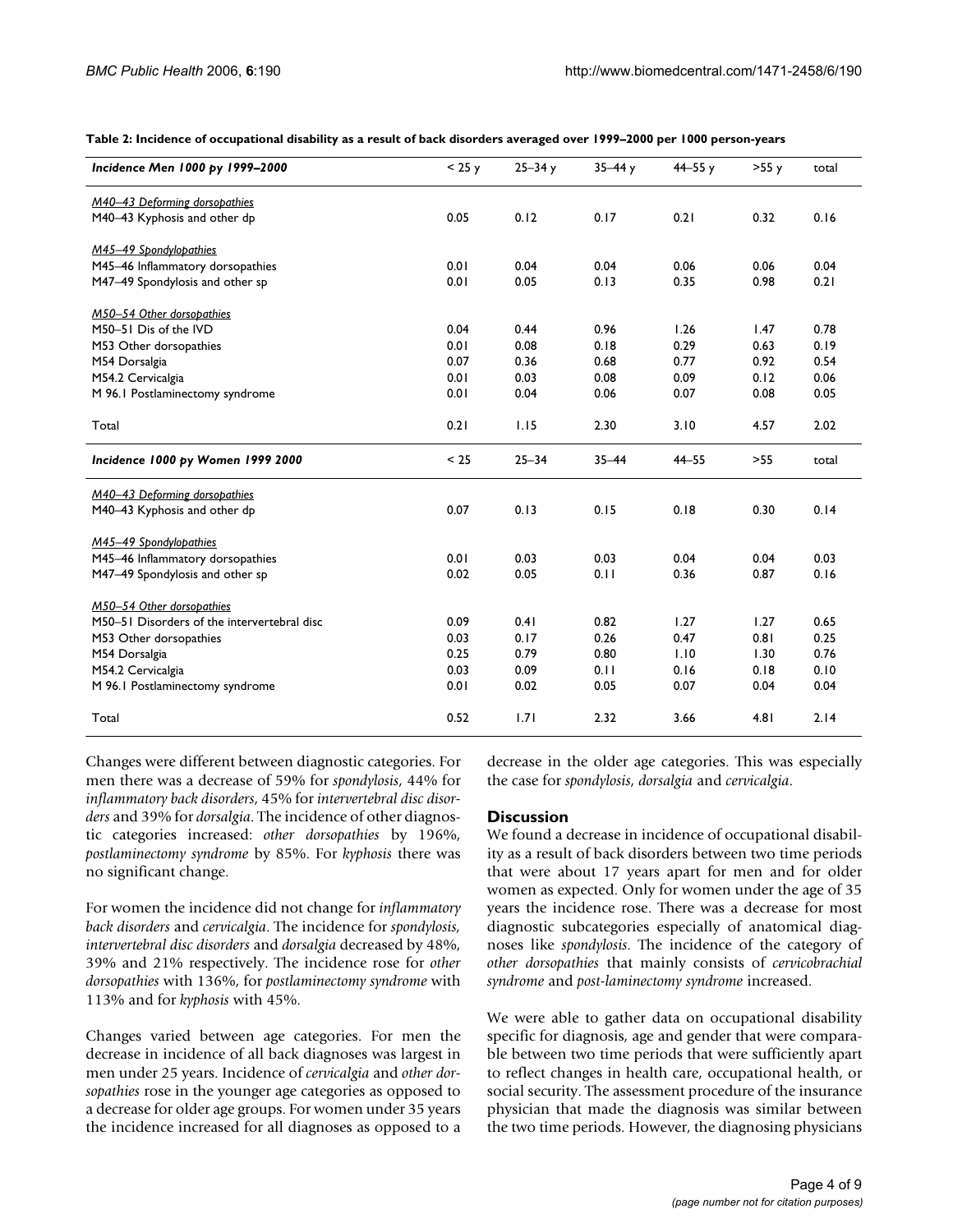**Table 3: Incidence rate ratios for occupational disability as a result of back disorders, dividing incidence rates for the period 1999–2000 by those for 1980–1985; adj IRR = for age differences adjusted incidence rate ratio, 95%CI = 95% confidence interval**

| Men                                                        | < 25 y | $25 - 34y$ | $35 - 44y$ | $44 - 55y$ |      | >55 y tot IRR | adj IRR | 95% CI        |
|------------------------------------------------------------|--------|------------|------------|------------|------|---------------|---------|---------------|
| Categories of disorders                                    |        |            |            |            |      |               |         |               |
| M40-43 Deforming dorsobathies                              |        |            |            |            |      |               |         |               |
| M40-43 Kyphosis and other dorsopathies                     | 0.44   | 0.88       | 1.22       | 1.18       | 1.59 | 1.10          | 1.05    | $0.98 - 1.11$ |
| M45-49 Spondylopathies                                     |        |            |            |            |      |               |         |               |
| M45-46 Inflammatory dorsopathies                           | 0.48   | 0.59       | 0.47       | 0.59       | 0.71 | 0.62          | 0.56    | $0.50 - 0.62$ |
| M47-49 Spondylosis and other spondylopathies               | 0.61   | 0.59       | 0.51       | 0.35       | 0.42 | 0.45          | 0.41    | $0.40 - 0.43$ |
| M50-54 Other dorsopathies                                  |        |            |            |            |      |               |         |               |
| M50-51 Disorders of the intervertebral disc                | 0.31   | 0.61       | 0.60       | 0.49       | 0.53 | 0.62          | 0.55    | $0.53 - 0.56$ |
| M53 Other dorsopathies                                     | 6.97   | 7.78       | 3.55       | 1.97       | 3.30 | 3.37          | 2.96    | $2.71 - 3.23$ |
| M54 Dorsalgia                                              | 0.49   | 0.74       | 0.74       | 0.52       | 0.51 | 0.69          | 0.61    | $0.59 - 0.63$ |
| M54.2 Cervicalgia                                          | 2.46   | 1.81       | 1.28       | 0.44       | 0.29 | 0.67          | 0.60    | $0.55 - 0.66$ |
| M 96.1 Postlaminectomy syndrome                            | 2.05   | 2.02       | 1.73       | 1.74       | 2.32 | 2.12          | 1.85    | $1.62 - 2.14$ |
| All back disorders                                         | 0.48   | 0.75       | 0.73       | 0.54       | 0.59 | 0.70          | 0.63    | $0.62 - 0.64$ |
| All disorders (incl. non-back disorders)                   | 1.19   | 0.96       | 0.80       | 0.75       | 0.74 | 0.88          | 0.82    | $0.81 - 0.82$ |
| Women                                                      | < 25 y | $25 - 34y$ | $35 - 44y$ | $44 - 55y$ | >55y | tot IRR       | adj IRR | 95% CI        |
|                                                            |        |            |            |            |      |               |         |               |
| Categories of disorders                                    |        |            |            |            |      |               |         |               |
| M40-43 Deforming dorsobathies                              |        |            |            |            |      |               |         |               |
| M40-43 Kyphosis and other deformities                      | 1.03   | 1.61       | 1.73       | 1.40       | 1.54 | 1.59          | 1.45    | $1.32 - 1.60$ |
|                                                            |        |            |            |            |      |               |         |               |
| M45-49 Spondylopathies<br>M45-46 Inflammatory dorsopathies | 1.15   | 1.06       | 0.78       | 1.07       | 1.09 | 1.20          | 0.99    | $0.80 - 1.21$ |
| M47-49 Spondylosis and other spondyopathies                | 1.39   | .4         | 0.69       | 0.45       | 0.42 | 0.70          | 0.52    | $0.48 - 0.56$ |
| M50-54 Other dorsopathies                                  |        |            |            |            |      |               |         |               |
| M50-51 Disorders of the intervertebral disc                | 0.85   | 0.91       | 0.62       | 0.51       | 0.49 | 0.83          | 0.61    | $0.58 - 0.63$ |
| M53 Other dorsopathies                                     | 3.68   | 4.49       | 2.17       | 1.76       | 2.59 | 3.23          | 2.36    | $2.12 - 2.69$ |
| M54 Dorsalgia                                              | 1.30   | 1.47       | 0.88       | 0.44       | 0.63 | 1.02          | 0.79    | $0.76 - 0.82$ |
|                                                            | 4.63   | 2.76       | 1.12       | 0.53       | 0.46 | 1.28          | 0.95    | $0.84 - 1.06$ |
| M54.2 Cervicalgia<br>M 96.1 Postlaminectomy syndrome       | 1.82   | 2.52       | 1.89       | 2.39       | 1.82 | 2.81          | 2.13    | $1.64 - 2.77$ |
| All back disorders                                         | 1.25   | 1.42       | 0.85       | 0.56       | 0.63 | 1.05          | 0.79    | $0.78 - 0.81$ |

of course were not the same. The data reflect large numbers of workers, almost the total labor force of the Netherlands, which increases the reliability of the data. Because we calculated the incidence over periods of time there is less chance that coincidental changes will explain the results. General changes in the management of workers with back pain should be mirrored in these data.

We studied the working population of the Netherlands over an almost twenty year time period. This means that apart from the circumstances in working life and health care also the composition of the cohort changed. Many new workers became part of the working population and many retired. As can be seen from the data, the influx was not equal for gender and age. Nowadays, young people are at school longer and start working life later. Participation of women in the labor market rose with 55%. There is, however, no reason to believe that present workers in the same age category are biologically different from those twenty years ago. Moreover, we think that comparing both cohorts is the best way to study general changes in the incidence of an event. Yet, these changes in the population at risk pose a difficulty in comparing overall incidences. Back pain and especially occupational disability, is strongly related to age. Therefore, changes in age distribution could easily bias differences in incidence. To prevent this bias we adjusted our data to differences in age. However, the changes in incidence of occupational disability were not homogeneous over the age categories, which renders the results of adjustment difficult to interpret. This was especially the case for women, where trends were opposed between older and younger age categories.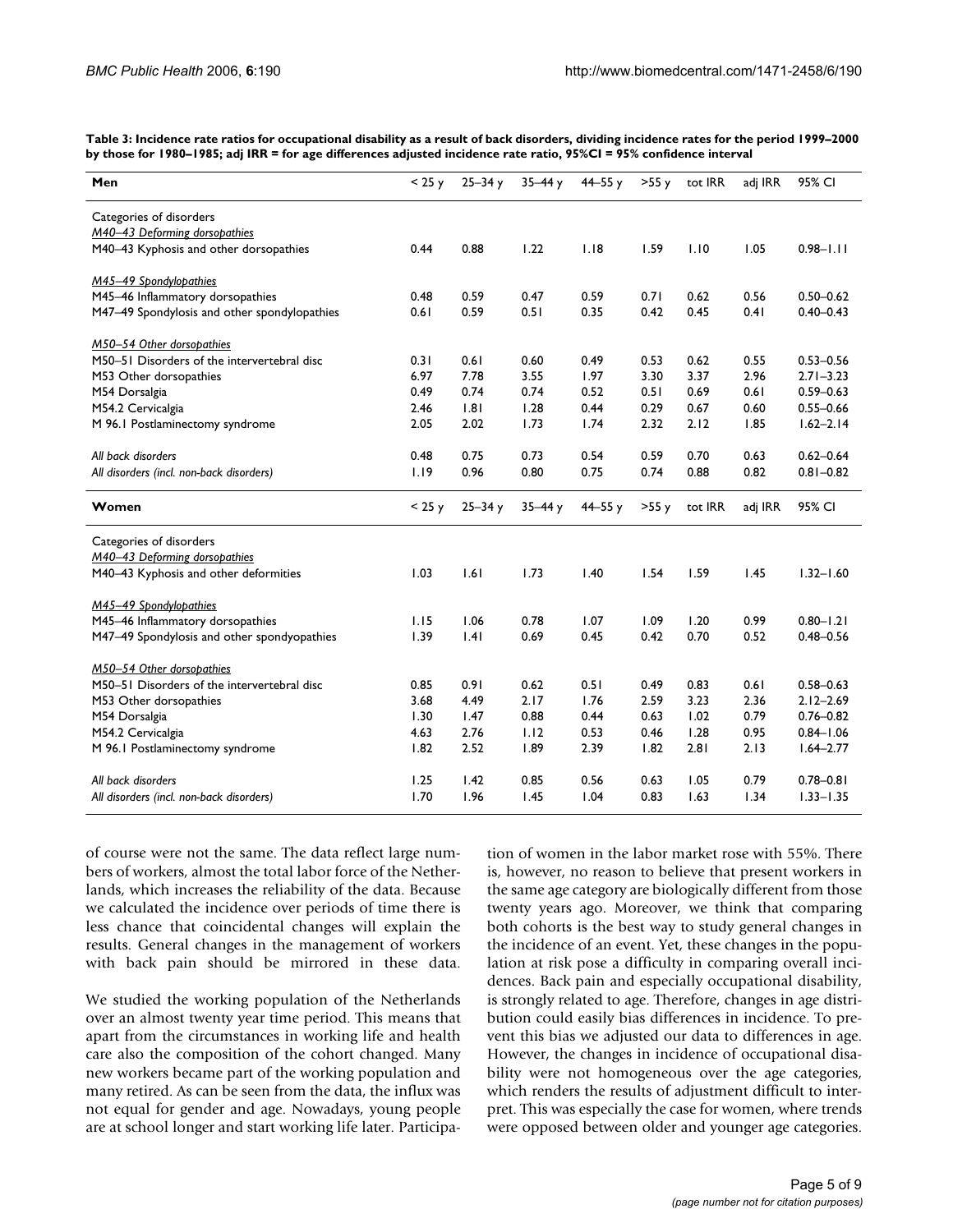

#### **Figure I**

Incidence rate ratios of occupational disability among women due to all back disorders and incidence rate ratios of occupational disability due to any disorder (incl. non-back disorders) for 1999–2000 compared to 1980–1985. Arrow at the rate ratio of 1 indicates no difference between the two time periods.





## Figure 2

Incidence rate ratios of occupational disability among men due to all back disorders and incidence rate ratios of occupational disability due to any diagnosis (incl. non-back diagnoses) for 1999–2000 compared to 1980–1985. Arrow at the rate ratio of 1 indicates no difference between the two time periods.

Overall incidence rate ratios should therefore be interpreted with caution. Inferring a time trend from two points in time leaves the question open as to what happened in between. We did not have data on back pain diagnoses for the time in between. The general trend of occupational disability was an increase in risk during the early eighties and a steady decline thereafter. There is no reason to believe that the time trend for occupational disability as a result of back pain followed a completely different pattern.

In the two time periods different diagnostic classification systems were used, which we had to convert to make them comparable. The current local classification system was entirely based on the ICD-10. Not all diagnostic categories at a three or four digit level were available for the physicians to report a diagnosis. The reporting of diagnosis could therefore be biased towards the main categories. However, we used only main categories for the comparison between the two time periods. Therefore, we think that we succeeded well in converting the diagnostic categories. Moreover the differences between the ICD-10 and ICD-9 are not very big for the chapter on back pain. Even though the ICD-10 seems to be the most comprehensive and widely used coding and classification system used, there is some difficulty in interpreting the codes for the various clinical syndromes. Since diagnostic criteria are lacking we have to make our own inferences about the relation between the codes and the clinical reality.

How can the results be explained? Many things happened in the time period under study. Of course the inferences have to be speculative to a large extent because these are all observational data. However, they can provide interesting clues to the effects of changes in health care. First of all the decrease could be due to a general decrease in occupational disability not specific for back pain. A link has been reported between the rates for occupational disability and unemployment rates, both, in the United States and the Netherlands [21,24]. Apparently, incapacity to work in times of unemployment is more easily attributed to disease then in times of better employment opportunities. In times of a shortage on the labour market it could be that also workers in poorer health get the chance to be employed. Because the economy in most countries in the world has improved substantially in the nineties a decrease in overall occupational disability can be expected. Moreover, politicians have been proposing changes in the social security system constantly in the past twenty years in the Netherlands. Among others the benefit level decreased from mostly 100% to 70% of the latest earned wage in 1987. In general, measures were taken to make it more difficult to obtain a benefit because of occupational disability. This is reflected in an overall general decrease of 18% of occupational disability due to all dis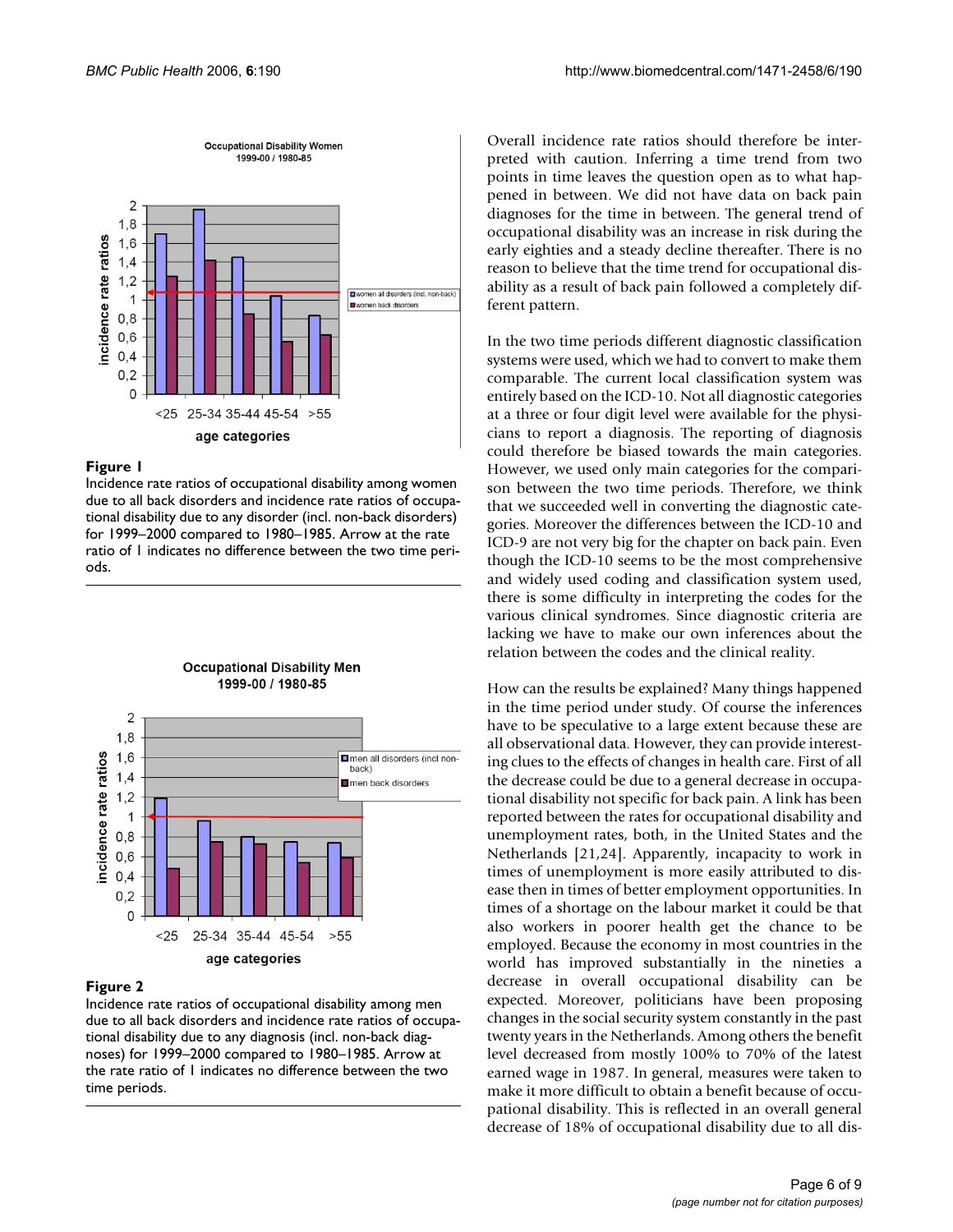orders for men. However, an unexpected increase of 34% for women was found in the time between 1985 and 2000 (Table 3). This higher incidence of disability is explained by the increasing difficulty for women to cope with combined demands from working life and private life, especially in these branches were female workers are predominant such as health care and education [21]. However, the decrease with almost 40% and 20% among men and women respectively, for back pain is much larger. Therefore the change in incidence of disability because of back pain cannot be explained by general trends alone.

It could be that an increase in heavy physical work has led to changed work demands with the result that back pain results more or less easily in occupational disability. The official survey of working conditions does not show such anincrease for the nineties. The percentage of persons that reportheavy physical work is stable at 20% [25].

The trend found could also be due to a change in incidence of back pain. An increase in the 12 month prevalence of back pain has been reported by Palmer et al.[26]. In their study, they did not find an increase in associated disability and therefore they conclude that there was only an increase in reporting of back pain [27]. Other authors report the same incidence of back pain [28,29]. Macfarlane reports a 4% decrease in the 1 month prevalence of back pain during the nineties [30]. Therefore, there is no reason to assume a substantial change in back pain incidence during the nineties.

In the time period under study the management of back pain has changed considerably. The landmark article of the Canadian task force on back pain that was one of the first to advocate a more active approach to prevent occupational disability as a result of back pain was published in 1987 [[31\]](#page-7-0). In 1994 the American Agency on Health Care Policy and Research published a clinical guideline about the management of acute low back pain that followed the same principles [9]. These were followed by similar guidelines in the Netherlands: one for general practitioners in 1996, a general clinical guideline on radiating back pain for all physicians in 1995 and a clinical guideline for occupational physicians in 1999 [32-34]. First, due to these changes, a shift from the specific to the non-specific can be observed. Clinicians do not so much anymore claim to "know" what the cause of the pain is but they acknowledge this non-specific disorder as being uncertain in origin. The shift from anatomical diagnoses to subjective diagnosis is probably the result of this influence. There is evidence that general practitioners follow the guideline on back pain management [35]. However, for some of these developments it is still too early to see a change in outcome. Moreover, it is still unclear to what

extent these guidelines have been implemented. This changed view on management of back pain was also successfully introduced to the public in Australia with a change in public opinion as a result [36]. However, even though there are occasional reports in the newspapers there is no organized campaign to change views of the general public in the Netherlands.

Also, in the field of occupational health many things changed. An obligation for all employers to provide occupational health services was introduced in 1996–1998. Especially the obligation to provide rehabilitation by occupational physicians for all workers on sick leave could possibly influence occupational disability. However, it has been shown that early occupational health management was only effective if the guidelines were implemented thoroughly [37,38].

In the literature only few articles report on time trends in occupational disability as a result of back pain [16,17]. Both cover the same short time period of 8 years for which they could demonstrate a decline in the rate of occupational disability as a result of back pain. We covered a larger window of time and could adjust the results for differences in age and gender. We found comparable results for men and older women. Because in previous studies data were not divided according to gender it is unclear if the same trend was present in their material.

It is noteworthy that pain syndromes of the upper extremity such as cervicobrachial disorder and cervicalgia increased in spite of the general trend. These disorders were not covered by practice guidelines in this period. A start has been made with diagnostic guidelines for the work-relatedness of upper extremity disorders [39] and a guideline for the management of return to work for occupational physicians [40].

More research is needed to corroborate these results. Some authors propose to examine trends of processes of care over time or the investigation of duration of functional disability in patients unrelated to work [41]. Experiments with the introduction and better implementation of guidelines could also provide evidence on an effect of improved back pain management on long-term occupational disability. However, none of these studies are easy to perform because data are not available or a long followup is needed. Close monitoring of more detailed occupational disability data will also in the future provide leads to the effects of health care on occupational disability.

## **Conclusion**

From this study, it can be concluded that since 1985 the incidence of occupational disability as a result of back pain decreased more than could be expected from macro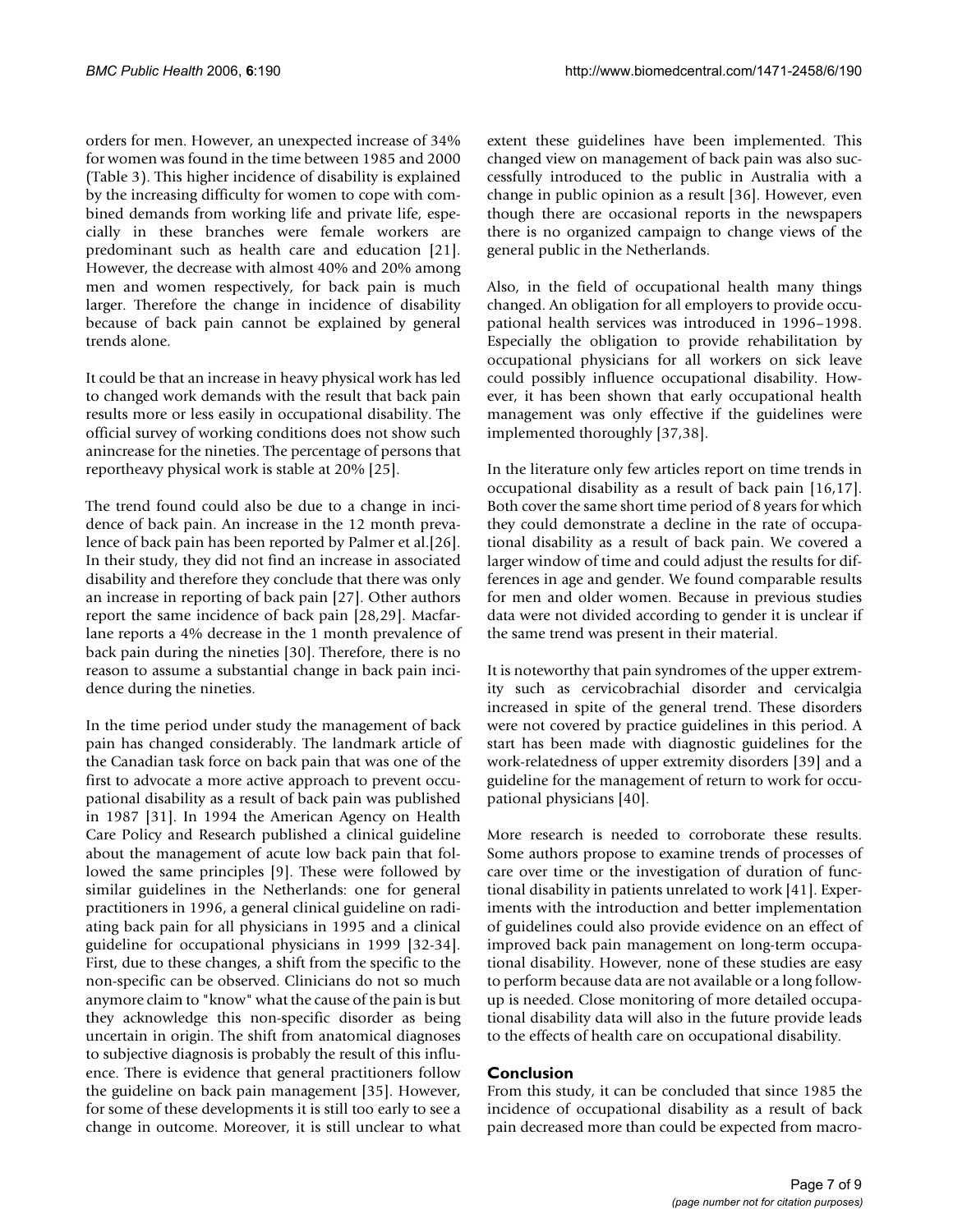economic developments alone. It is likely that this trend is caused by changes in management of back pain patients. However this decrease could not be demonstrated for younger female workers where incidence rose. Within the categories of back disorders there was a shift from specific to non-specific diagnoses and an increase in post-laminectomy syndrome. These trends deserve further investigation.

#### **Competing interests**

The author(s) declare that they have no competing interests.

#### **Authors' contributions**

IS carried out part of the data processing and drafted the manuscript. JV was responsible for the design of the study, performed the statistical analysis and helped to draft the manuscript. FP gathered the data and helped to draft the manuscript. DK assisted in data analysis and helped to draft the manuscript. All authors read and approved the final manuscript.

#### **References**

- 1. Hart LG, Deyo RA, Cherkin DC: **[Physician office visits for low](http://www.ncbi.nlm.nih.gov/entrez/query.fcgi?cmd=Retrieve&db=PubMed&dopt=Abstract&list_uids=7709270) [back pain. Frequency, clinical evaluation, and treatment pat](http://www.ncbi.nlm.nih.gov/entrez/query.fcgi?cmd=Retrieve&db=PubMed&dopt=Abstract&list_uids=7709270)[terns from a U.S. national survey.](http://www.ncbi.nlm.nih.gov/entrez/query.fcgi?cmd=Retrieve&db=PubMed&dopt=Abstract&list_uids=7709270)** *Spine* 1995, **20:**11-19.
- 2. Norlund AI, Waddell G: **Cost of back pain in some OECD countries.** In *Neck and back pain: the scientific evidence of causes, diagnosis and treatment* 1st edition. Edited by: Nachemson AL, Jonsson E. Philadelphia: Lippincott Williams & Wilkins; 2000:421-425.
- 3. Hagen KB, Hilde G, Jamtvedt G, Winnem MF: **[The cochrane](http://www.ncbi.nlm.nih.gov/entrez/query.fcgi?cmd=Retrieve&db=PubMed&dopt=Abstract&list_uids=12195064) [review of advice to stay active as a single treatment for low](http://www.ncbi.nlm.nih.gov/entrez/query.fcgi?cmd=Retrieve&db=PubMed&dopt=Abstract&list_uids=12195064) [back pain and sciatica.](http://www.ncbi.nlm.nih.gov/entrez/query.fcgi?cmd=Retrieve&db=PubMed&dopt=Abstract&list_uids=12195064)** *Spine* 2002, **27:**1736-1741.
- 4. van der Weide WE, Verbeek JH, van Tulder MW: **[Vocational out](http://www.ncbi.nlm.nih.gov/entrez/query.fcgi?cmd=Retrieve&db=PubMed&dopt=Abstract&list_uids=9243726)[come of intervention for low-back pain.](http://www.ncbi.nlm.nih.gov/entrez/query.fcgi?cmd=Retrieve&db=PubMed&dopt=Abstract&list_uids=9243726)** *Scand J Work Environ Health* 1997, **23:**165-178.
- 5. Malmivaara A, Hakkinen U, Aro T, Heinrichs ML, Koskenniemi L, Kuosma E, Lappi S, Paloheimo R, Servo C, Vaaranen V, *et al.*: **[The](http://www.ncbi.nlm.nih.gov/entrez/query.fcgi?cmd=Retrieve&db=PubMed&dopt=Abstract&list_uids=7823996) [treatment of acute low back pain – bed rest, exercises, or](http://www.ncbi.nlm.nih.gov/entrez/query.fcgi?cmd=Retrieve&db=PubMed&dopt=Abstract&list_uids=7823996) [ordinary activity?](http://www.ncbi.nlm.nih.gov/entrez/query.fcgi?cmd=Retrieve&db=PubMed&dopt=Abstract&list_uids=7823996)** *N Engl J Med* 1995, **332:**351-355.
- 6. Karjalainen K, Malmivaara A, van Tulder M, Roine R, Jauhiainen M, Hurri H, Koes B: **[Multidisciplinary biopsychosocial rehabilita](http://www.ncbi.nlm.nih.gov/entrez/query.fcgi?cmd=Retrieve&db=PubMed&dopt=Abstract&list_uids=11224862)[tion for subacute low back pain in working-age adults: a sys](http://www.ncbi.nlm.nih.gov/entrez/query.fcgi?cmd=Retrieve&db=PubMed&dopt=Abstract&list_uids=11224862)tematic review within the framework of the Cochrane [Collaboration Back Review Group.](http://www.ncbi.nlm.nih.gov/entrez/query.fcgi?cmd=Retrieve&db=PubMed&dopt=Abstract&list_uids=11224862)** *Spine* 2001, **26:**262-269.
- 7. Guzman J, Esmail R, Karjalainen K, Malmivaara A, Irvin E, Bombardier C: **[Multidisciplinary rehabilitation for chronic low back pain:](http://www.ncbi.nlm.nih.gov/entrez/query.fcgi?cmd=Retrieve&db=PubMed&dopt=Abstract&list_uids=11420271) [systematic review.](http://www.ncbi.nlm.nih.gov/entrez/query.fcgi?cmd=Retrieve&db=PubMed&dopt=Abstract&list_uids=11420271)** *BMJ* 2001, **322:**1511-1516.
- 8. Koes BW, van Tulder MW, Ostelo R, Kim BA, Waddell G: **[Clinical](http://www.ncbi.nlm.nih.gov/entrez/query.fcgi?cmd=Retrieve&db=PubMed&dopt=Abstract&list_uids=11707719) [guidelines for the management of low back pain in primary](http://www.ncbi.nlm.nih.gov/entrez/query.fcgi?cmd=Retrieve&db=PubMed&dopt=Abstract&list_uids=11707719) [care: an international comparison.](http://www.ncbi.nlm.nih.gov/entrez/query.fcgi?cmd=Retrieve&db=PubMed&dopt=Abstract&list_uids=11707719)** *Spine* 2001, **26:**2504-2513.
- 9. Bigos S, Bowyer O, Braen G, Brown KC, Deyo RA, Haldeman S: *Acute low back pain problems in adults; clinical practice guideline nr 14* Rockeville MD: US Department of HHS, Public Health Service, Agency for Health Care Policy and Research; 1994.
- 10. Symonds TL, Burton AK, Tillotson KM, Main CJ: **[Absence resulting](http://www.ncbi.nlm.nih.gov/entrez/query.fcgi?cmd=Retrieve&db=PubMed&dopt=Abstract&list_uids=8747253) [from low back trouble can be reduced by psychosocial inter](http://www.ncbi.nlm.nih.gov/entrez/query.fcgi?cmd=Retrieve&db=PubMed&dopt=Abstract&list_uids=8747253)[vention at the work place.](http://www.ncbi.nlm.nih.gov/entrez/query.fcgi?cmd=Retrieve&db=PubMed&dopt=Abstract&list_uids=8747253)** *Spine* 1995, **20:**2738-2745.
- 11. Deyo RA, Taylor VM, Diehr P, Conrad D, Cherkin DC, Ciol M, Kreuter W: **[Analysis of automated administrative and survey data](http://www.ncbi.nlm.nih.gov/entrez/query.fcgi?cmd=Retrieve&db=PubMed&dopt=Abstract&list_uids=7801187)[bases to study patterns and outcomes of care.](http://www.ncbi.nlm.nih.gov/entrez/query.fcgi?cmd=Retrieve&db=PubMed&dopt=Abstract&list_uids=7801187)** *Spine* 1994, **19:**2083S-2091S.
- 12. Cherkin DC, Deyo RA, Volinn E, Loeser JD: **[Use of the Interna](http://www.ncbi.nlm.nih.gov/entrez/query.fcgi?cmd=Retrieve&db=PubMed&dopt=Abstract&list_uids=1386943)[tional Classification of Diseases \(ICD-9-CM\) to identify hos](http://www.ncbi.nlm.nih.gov/entrez/query.fcgi?cmd=Retrieve&db=PubMed&dopt=Abstract&list_uids=1386943)pitalizations for mechanical low back problems in [administrative databases.](http://www.ncbi.nlm.nih.gov/entrez/query.fcgi?cmd=Retrieve&db=PubMed&dopt=Abstract&list_uids=1386943)** *Spine* 1992, **17:**817-825.
- 13. Zuidema H: **[National statistics in the Netherlands.](http://www.ncbi.nlm.nih.gov/entrez/query.fcgi?cmd=Retrieve&db=PubMed&dopt=Abstract&list_uids=3158514)** *Ergonomics* 1985, **28:**3-7.
- 14. Nachemson AL: **[Newest knowledge of low back pain. A critical](http://www.ncbi.nlm.nih.gov/entrez/query.fcgi?cmd=Retrieve&db=PubMed&dopt=Abstract&list_uids=1534725) [look.](http://www.ncbi.nlm.nih.gov/entrez/query.fcgi?cmd=Retrieve&db=PubMed&dopt=Abstract&list_uids=1534725)** *Clin Orthop* 1992:8-20.
- 15. Allan DB, Waddell G: **[An historical perspective on low back](http://www.ncbi.nlm.nih.gov/entrez/query.fcgi?cmd=Retrieve&db=PubMed&dopt=Abstract&list_uids=2533783) [pain and disability.](http://www.ncbi.nlm.nih.gov/entrez/query.fcgi?cmd=Retrieve&db=PubMed&dopt=Abstract&list_uids=2533783)** *Acta Orthop Scand Suppl* 1989, **234:**1-23.
- 16. Murphy PL, Volinn E: **[Is occupational low back pain on the rise?](http://www.ncbi.nlm.nih.gov/entrez/query.fcgi?cmd=Retrieve&db=PubMed&dopt=Abstract&list_uids=10209800)** *Spine* 1999, **24:**691-697.
- 17. Hashemi L, Webster BS, Clancy EA: **[Trends in disability duration](http://www.ncbi.nlm.nih.gov/entrez/query.fcgi?cmd=Retrieve&db=PubMed&dopt=Abstract&list_uids=9871888) [and cost of workers' compensation low back pain claims](http://www.ncbi.nlm.nih.gov/entrez/query.fcgi?cmd=Retrieve&db=PubMed&dopt=Abstract&list_uids=9871888) [\(1988–1996\).](http://www.ncbi.nlm.nih.gov/entrez/query.fcgi?cmd=Retrieve&db=PubMed&dopt=Abstract&list_uids=9871888)** *J Occup Environ Med* 1998, **40:**1110-1119.
- 18. Waddell G, Norlund AI: **Review of Social Security Systems.** In *Neck and back pain: the scientific evidence of causes, diagnosis and treatment* 1st edition. Edited by: Nachemson AL, Jonsson E. Philadelphia: Lippincott Wiliams & Wilkins; 2000:427-471.
- 19. Verbeek JH: **Arbeidsongeschiktheid op grond van aandoeningen van het bewegingsapparaat, een beschrijving (Occupational disability as a result of musculoskeletal disorders, a descriptive study.** *T Soc Gezondheidsz* 1988, **66:**22-26.
- 20. Hadler NM: **[Disabling backache in France, Switzerland, and](http://www.ncbi.nlm.nih.gov/entrez/query.fcgi?cmd=Retrieve&db=PubMed&dopt=Abstract&list_uids=2532680) [The Netherlands: contrasting sociopolitical constraints on](http://www.ncbi.nlm.nih.gov/entrez/query.fcgi?cmd=Retrieve&db=PubMed&dopt=Abstract&list_uids=2532680) [clinical judgment.](http://www.ncbi.nlm.nih.gov/entrez/query.fcgi?cmd=Retrieve&db=PubMed&dopt=Abstract&list_uids=2532680)** *J Occup Med* 1989, **31:**823-831.
- 21. Vrooman JC, de Kemp AAM: **Trends tot arbeidsongeschiktheid (Trends in occupational disability).** *Economische Statistische Berichten* 1990:808-812.
- 22. World Health Organisation: **ICD-10: International Classification of Diseases.** . 4-4-2006
- 23. Greenland S, Rothman KJ: **Introduction to stratified analysis.** In *Modern Epidemiology* Edited by: Rothman KJ, Greenland S. Philadelphia: Lippincott-Raven; 1998:253-279.
- 24. Hager WD: **The state of workers compensation: should we compensate for economy?** *J Workers Comp* 1997, **6:**88-91.
- 25. National Institute of Public Health and the Environment: **The National Public Health Compass.** . 4-4-2006
- 26. Palmer KT, Walsh K, Bendall H, Cooper C, Coggon D: **[Back pain in](http://www.ncbi.nlm.nih.gov/entrez/query.fcgi?cmd=Retrieve&db=PubMed&dopt=Abstract&list_uids=10845966) [Britain: comparison of two prevalence surveys at an interval](http://www.ncbi.nlm.nih.gov/entrez/query.fcgi?cmd=Retrieve&db=PubMed&dopt=Abstract&list_uids=10845966) [of 10 years.](http://www.ncbi.nlm.nih.gov/entrez/query.fcgi?cmd=Retrieve&db=PubMed&dopt=Abstract&list_uids=10845966)** *BMJ* 2000, **320:**1577-1578.
- 27. Croft P: **[Is life becoming more of a pain?](http://www.ncbi.nlm.nih.gov/entrez/query.fcgi?cmd=Retrieve&db=PubMed&dopt=Abstract&list_uids=10845945)** *BMJ* 2000, **320:**1552-1553.
- 28. Leino PI, Berg MA, Puska P: **[Is back pain increasing? Results from](http://www.ncbi.nlm.nih.gov/entrez/query.fcgi?cmd=Retrieve&db=PubMed&dopt=Abstract&list_uids=7973482) [national surveys in Finland during 1978/9–1992.](http://www.ncbi.nlm.nih.gov/entrez/query.fcgi?cmd=Retrieve&db=PubMed&dopt=Abstract&list_uids=7973482)** *Scand J Rheumatol* 1994, **23:**269-276.
- 29. Heistaro S, Vartiainen E, Heliovaara M, Puska P: **[Trends of back](http://www.ncbi.nlm.nih.gov/entrez/query.fcgi?cmd=Retrieve&db=PubMed&dopt=Abstract&list_uids=9778174) [pain in eastern Finland, 19721992, in relation to socioeco](http://www.ncbi.nlm.nih.gov/entrez/query.fcgi?cmd=Retrieve&db=PubMed&dopt=Abstract&list_uids=9778174)[nomic status and behavioral risk factors.](http://www.ncbi.nlm.nih.gov/entrez/query.fcgi?cmd=Retrieve&db=PubMed&dopt=Abstract&list_uids=9778174)** *Am J Epidemiol* 1998, **148:**671-682.
- 30. Macfarlane GJ, McBeth J, Garrow A, Silman AJ: **[Life is as much a](http://www.ncbi.nlm.nih.gov/entrez/query.fcgi?cmd=Retrieve&db=PubMed&dopt=Abstract&list_uids=11021885) [pain as it ever was.](http://www.ncbi.nlm.nih.gov/entrez/query.fcgi?cmd=Retrieve&db=PubMed&dopt=Abstract&list_uids=11021885)** *BMJ* 2000, **321:**897.
- <span id="page-7-0"></span>31. **[Scientific approach to the assessment and management of](http://www.ncbi.nlm.nih.gov/entrez/query.fcgi?cmd=Retrieve&db=PubMed&dopt=Abstract&list_uids=2961086) [activity-related spinal disorders. A monograph for clinicians.](http://www.ncbi.nlm.nih.gov/entrez/query.fcgi?cmd=Retrieve&db=PubMed&dopt=Abstract&list_uids=2961086) [Report of the Quebec Task Force on Spinal Disorders.](http://www.ncbi.nlm.nih.gov/entrez/query.fcgi?cmd=Retrieve&db=PubMed&dopt=Abstract&list_uids=2961086)** *Spine* 1987, **12:**S1-59.
- 32. Faas A, Chavannes AW, Koes BW, van den Hoogen JMM, Mens JMA, Smeele LJM: **NHG standaard lage rugpijn (General practice guideline for low back pain).** *Huisarts Wet* 1996, **39:**18-31.
- 33. CBO: *Consensus: Lumbosacrale radiculaire syndroom. Utrecht* 1995.
- Aulman P, Bakker-Rens RM, Dielemans SF, Mulder A, Verbeek JHAM: *Het handelen van de bedrijfsarts bij lage rug klachten (Occupational management of workers with back pain)* Eindhoven: NVAB; 1999.
- 35. Schers H, Wensing M, Huijsmans Z, van Tulder M, Grol R: **[Imple](http://www.ncbi.nlm.nih.gov/entrez/query.fcgi?cmd=Retrieve&db=PubMed&dopt=Abstract&list_uids=11474367)[mentation barriers for general practice guidelines on low](http://www.ncbi.nlm.nih.gov/entrez/query.fcgi?cmd=Retrieve&db=PubMed&dopt=Abstract&list_uids=11474367) [back pain a qualitative study.](http://www.ncbi.nlm.nih.gov/entrez/query.fcgi?cmd=Retrieve&db=PubMed&dopt=Abstract&list_uids=11474367)** *Spine* 2001, **26:**E348-E353.
- 36. Buchbinder R, Jolley D, Wyatt M: **[2001 Volvo Award Winner in](http://www.ncbi.nlm.nih.gov/entrez/query.fcgi?cmd=Retrieve&db=PubMed&dopt=Abstract&list_uids=11725233) [Clinical Studies: Effects of a media campaign on back pain](http://www.ncbi.nlm.nih.gov/entrez/query.fcgi?cmd=Retrieve&db=PubMed&dopt=Abstract&list_uids=11725233) beliefs and its potential influence on management of low [back pain in general practice.](http://www.ncbi.nlm.nih.gov/entrez/query.fcgi?cmd=Retrieve&db=PubMed&dopt=Abstract&list_uids=11725233)** *Spine* 2001, **26:**2535-2542.
- 37. van der Weide WE, Verbeek JH, van Dijk FJ: **[Relation between](http://www.ncbi.nlm.nih.gov/entrez/query.fcgi?cmd=Retrieve&db=PubMed&dopt=Abstract&list_uids=10472321) [indicators for quality of occupational rehabilitation of](http://www.ncbi.nlm.nih.gov/entrez/query.fcgi?cmd=Retrieve&db=PubMed&dopt=Abstract&list_uids=10472321) [employees with low back pain.](http://www.ncbi.nlm.nih.gov/entrez/query.fcgi?cmd=Retrieve&db=PubMed&dopt=Abstract&list_uids=10472321)** *Occup Environ Med* 1999, **56:**488-493.
- 38. Verbeek JH, van der Weide WE, van Dijk FJ: [Early occupational](http://www.ncbi.nlm.nih.gov/entrez/query.fcgi?cmd=Retrieve&db=PubMed&dopt=Abstract&list_uids=12221346) **[health management of patients with back pain: a rand](http://www.ncbi.nlm.nih.gov/entrez/query.fcgi?cmd=Retrieve&db=PubMed&dopt=Abstract&list_uids=12221346)[omized controlled trial.](http://www.ncbi.nlm.nih.gov/entrez/query.fcgi?cmd=Retrieve&db=PubMed&dopt=Abstract&list_uids=12221346)** *Spine* 2002, **27:**1844-1851.
- 39. Sluiter JK, Rest KM, Frings-Dresen MH: **[Criteria document for](http://www.ncbi.nlm.nih.gov/entrez/query.fcgi?cmd=Retrieve&db=PubMed&dopt=Abstract&list_uids=11401243) [evaluating the work-relatedness of upper-extremity muscu](http://www.ncbi.nlm.nih.gov/entrez/query.fcgi?cmd=Retrieve&db=PubMed&dopt=Abstract&list_uids=11401243)[loskeletal disorders.](http://www.ncbi.nlm.nih.gov/entrez/query.fcgi?cmd=Retrieve&db=PubMed&dopt=Abstract&list_uids=11401243)** *Scand J Work Environ Health* 2001, **27(Suppl 1):**1-102.